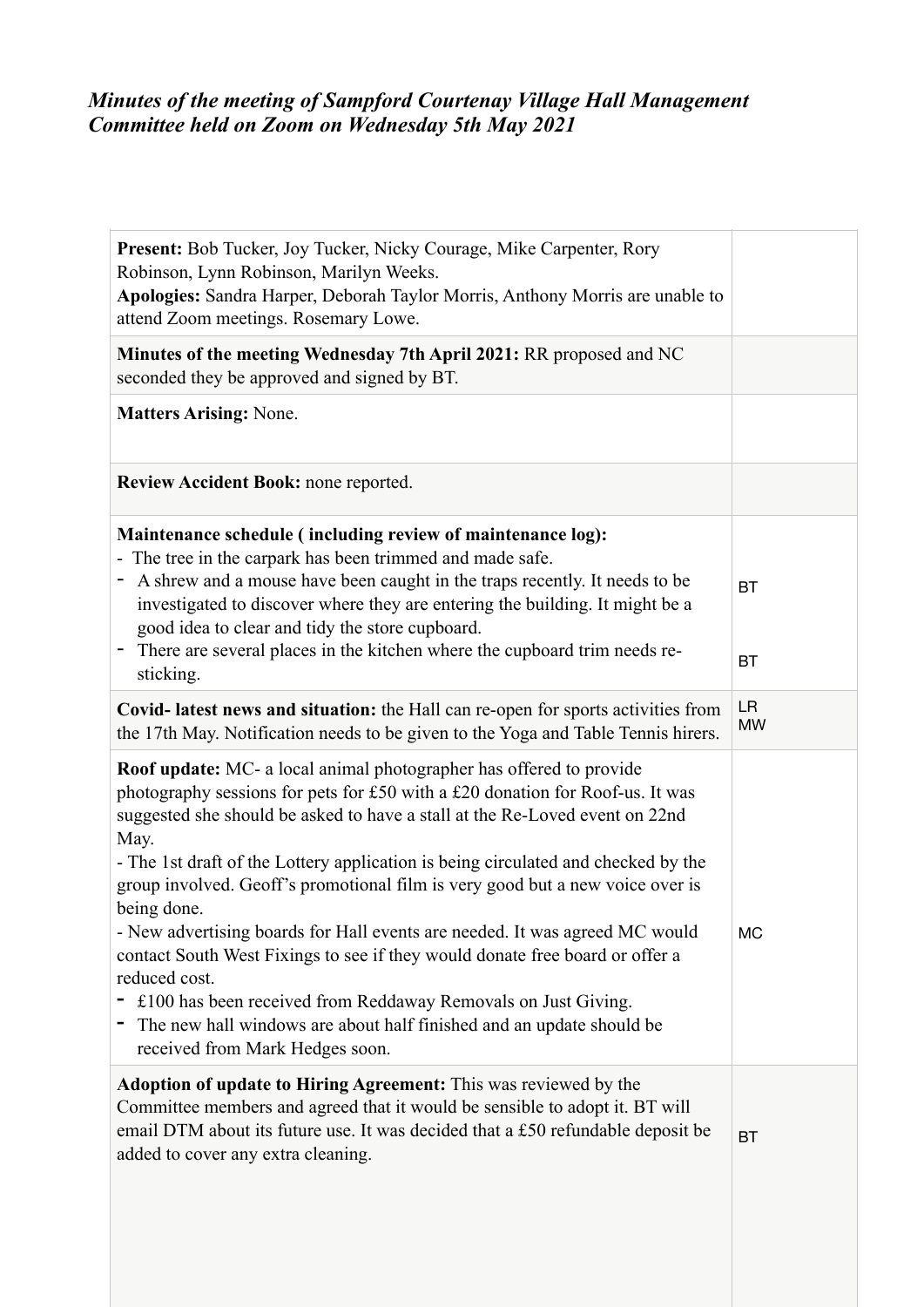| Hall clean: BT suggested that cleaning the hall could be combined with receiving<br>good for the Re-Loved sale on the 22nd May. It was decided to clean the hall<br>between 5 and 7 pm on the 21st May. MW and NC will do some cleaning prior to<br>this.                                                                                                                                                                                                                                                                                                                                                                                                                                                                                                                                                                                                                                                                                                                                                                                    | All members            |
|----------------------------------------------------------------------------------------------------------------------------------------------------------------------------------------------------------------------------------------------------------------------------------------------------------------------------------------------------------------------------------------------------------------------------------------------------------------------------------------------------------------------------------------------------------------------------------------------------------------------------------------------------------------------------------------------------------------------------------------------------------------------------------------------------------------------------------------------------------------------------------------------------------------------------------------------------------------------------------------------------------------------------------------------|------------------------|
| MW explained RL had heard from the existing cleaner to confirm she no longer<br>۰.<br>wishes to clean the hall. NC has spoken to Tracey, who is happy to take on the<br>role. It was felt that cleaning the kitchen and toilets should be a priority for her<br>time, with committee members covering other aspects. It was suggested that<br>Tracey picks her days to clean and does 2 hours a month. NC will contact her to<br>arrange this.<br>It was decided that putting a refundable deposit onto the costs of hiring the hall<br>would cover any extra cleaning needed if it is not left tidy after events.<br>MC offered to donate a Karcher floor cleaner which he no longer needs for<br>cleaning the hall floors.<br>MC asked for it to be noted that NC and LR had spent time cleaning the kitchen<br>floor and lobby area. Thanks was also offered for their work acquiring new<br>kitchen equipment from The New Inn and re-organising the kitchen storage.<br>NC offered to label the contents of the kitchen cupboards.<br>۰ | <b>NC</b><br><b>NC</b> |
| Re-Loved and plant sale on 22nd May: It was decided this should operate from<br>10-12 am. Donations can be put on tables arranged by price bands-£2, £5, £10. It<br>was agreed that tea and coffee, cakes and ice creams will be sold. RR and LR will<br>get the tea, coffee, milk and ice cream cones. An appeal for helpers, donations and<br>tombola prizes will be put out on the website and Facebook.                                                                                                                                                                                                                                                                                                                                                                                                                                                                                                                                                                                                                                  | RR/LR                  |
| <b>Open Gardens:</b> JT has consulted on this and it has been decided to wait until next<br>year due to Covid.                                                                                                                                                                                                                                                                                                                                                                                                                                                                                                                                                                                                                                                                                                                                                                                                                                                                                                                               |                        |
| Merchandising: NC has contacted Burridge Printers about calendars and these can<br>be made at a cost of $\text{\pounds}221 + \text{VAT}$ for 100. Postcards would cost $\text{\pounds}30 + \text{VAT}$ for 100.<br>This was generally felt to be a good fundraising idea, particularly to put into<br>holiday accommodation in the village. It was decided to set up a competition for<br>Roof-us. JT suggested asking the local animal photographer to judge. A theme of<br>photos of the village past or present was decided on, with the prize being your<br>picture selected for the calendar or postcards. Photos to be in by 15th June by email<br>It was decided that it would be a good idea to have a secretary email address which<br>RR agreed to set up on Google mail. JT will publicise via the website.                                                                                                                                                                                                                       | <b>RR</b><br>JT        |
| Feedback from Chilli Night: A great night. Good fun and a great fund raiser. A<br>total of £699 was raised. RR suggested organising a barbecue sometime in June and<br>asking the Grumpies to take charge of cooking.                                                                                                                                                                                                                                                                                                                                                                                                                                                                                                                                                                                                                                                                                                                                                                                                                        | <b>RR</b>              |
| Secretary's Report: nothing to report.                                                                                                                                                                                                                                                                                                                                                                                                                                                                                                                                                                                                                                                                                                                                                                                                                                                                                                                                                                                                       |                        |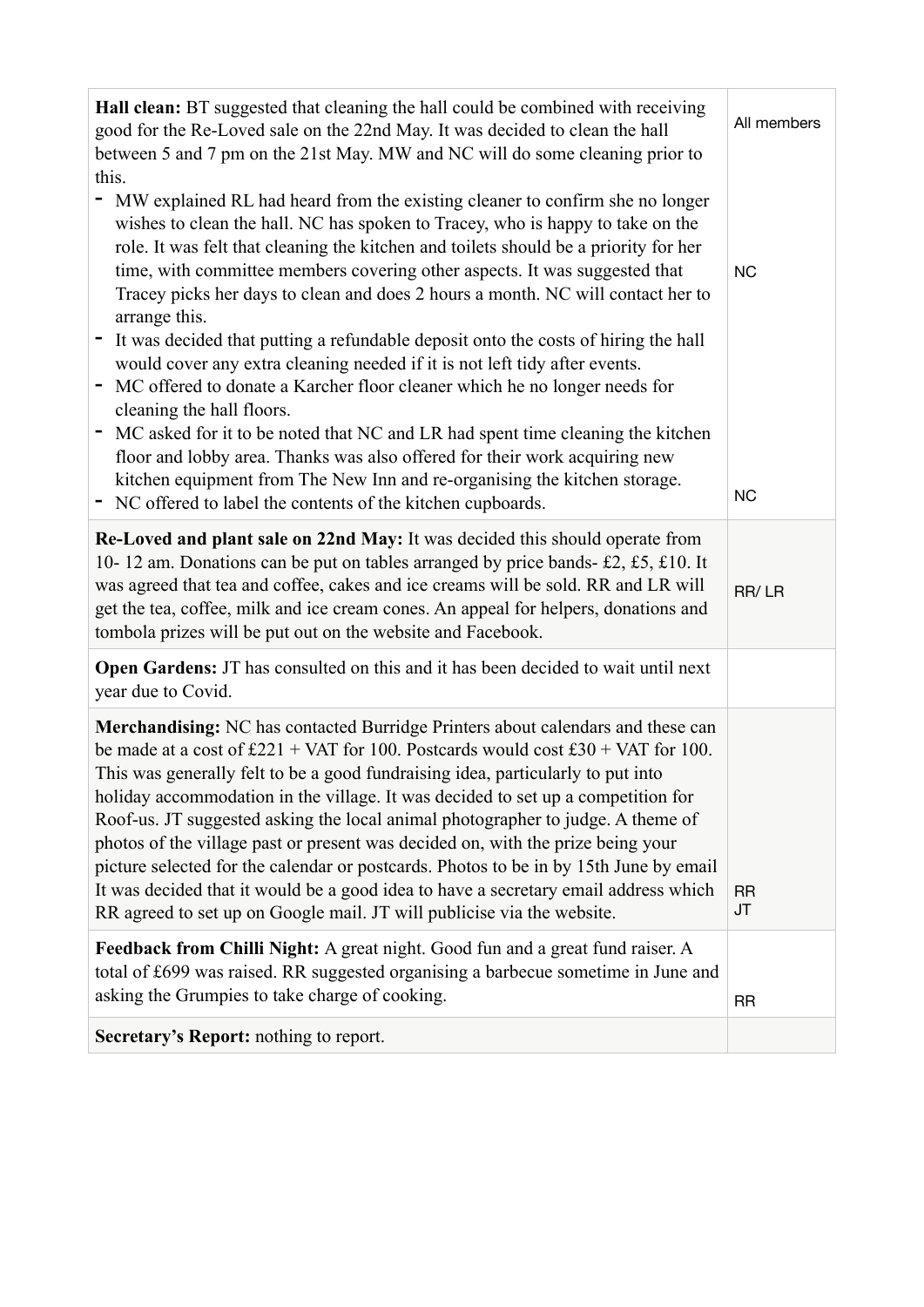### **Treasurer's Report: April 2021**

**Expenses**

EDF electric £50 (March) EDF electric £50 (April) Burridge Printers (printing flyers) £32 Mark Hedges (Deposit for windows) £4337.71 Nicky Courage (expenses for curry evening) £120.14

## **Receipts**

Text Giving £18.80 Big Breakfast Takeaway- card payments £139.52 cash - £173.65 **Total** £313.17 Just Giving £48.85 WDBC Card Grant £2096 Donation Weeks for a cot £20 Donation (Fairclough) £50 Curry Evening- cash £528 card payments £279.52. **Total** £807.52 Book Exchange £57.70 Plant Sale £135.50 Sundaes, raffle etc £271.85 Curry evening Extras £22 Donation (Albery) £30

Nat West £21815.85 Lloyds £8085.62 **Total £29,901.47**

## **May 2021**

**Expenses** EDF electric April £50 Purchase of kitchen items £145

## **Receipts**

Easyfundraising £36.59 Easter sundaes (card payment) £15.72 Hire badminton £14 Text giving £9.40 Donation virtual pet show £10 and £20 Donation Oke glass £150 Donation Sky spares. £260 Donation cashbox £14.78 Sale of bike (DPB) £20 Chilli Takeaway cash £480.70. card £214.68 Donation  $(LJ + LM)$  Roof-us £10

NatWest £22640.33. **TOTAL £31,002.34** Lloyds £8362.01

The electricity provider has been transferred from EDF to Bulb.